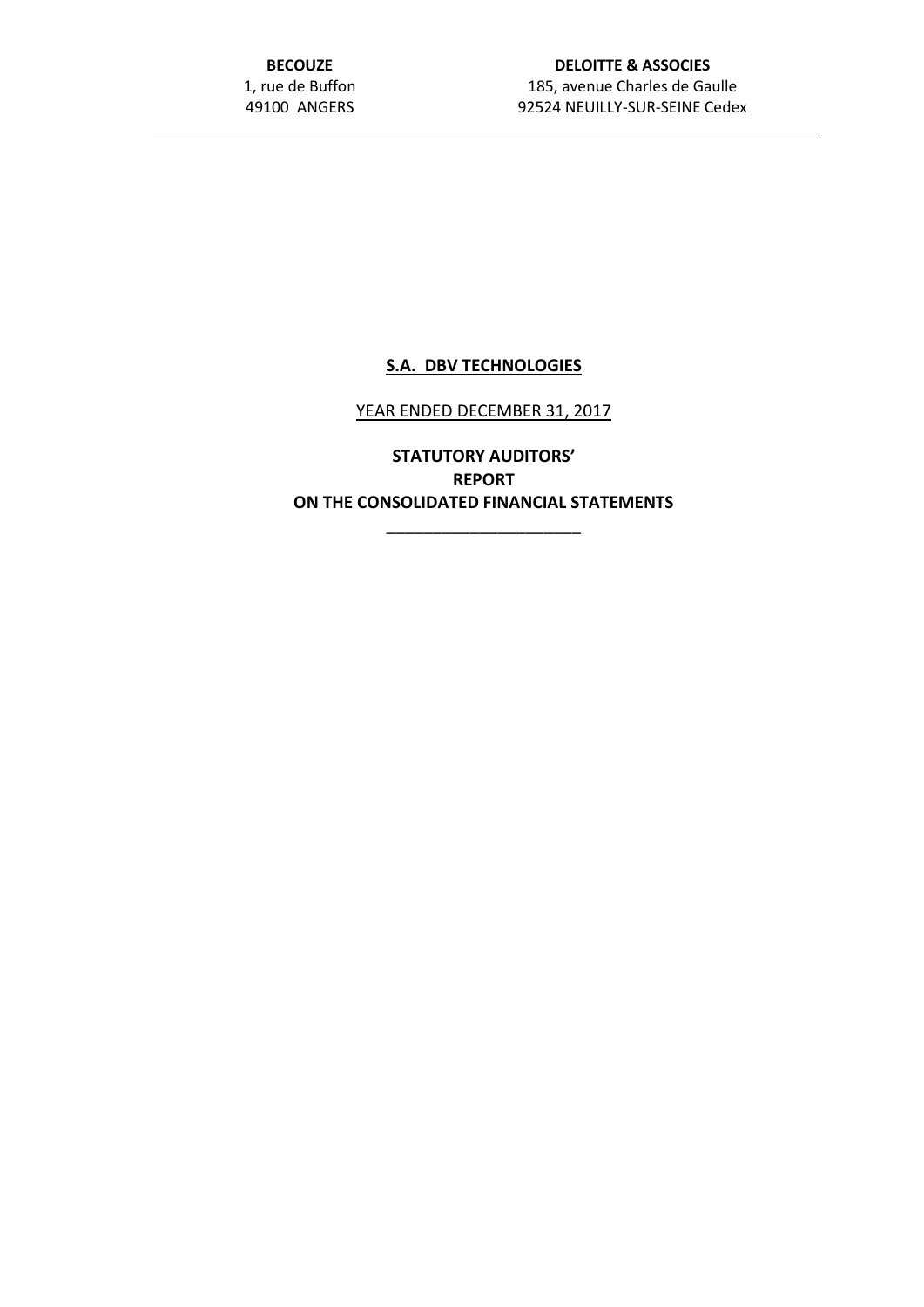**BECOUZE** 1, rue de Buffon 49100 ANGERS

### **S.A. DBV TECHNOLOGIES** 177 - 181, avenue Pierre Brossolette 92120 MONTROUGE

\_\_\_\_\_\_\_\_\_\_\_\_\_\_\_

*This is a translation into English of the statutory auditors' report on the consolidated financial statements of the Company issued in French and it is provided solely for the convenience of English speaking users. This statutory auditors' report includes information required by French law, such as information about the appointment of the statutory auditors or verification of the management report and other documents provided to shareholders.*

*This report should be read in conjunction with, and construed in accordance with, French law and professional auditing standards applicable in France.*

*Statutory auditors' report on the consolidated financial statements for the year ended December 31, 2017*

To the Shareholders' Meeting of DBV TECHNOLOGIES,

### **1 - OPINION**

In compliance with the engagement entrusted to us by your Shareholders' Meetings, we have audited the accompanying consolidated financial statements of DBV TECHNOLOGIES for the year ended December 31, 2017.

In our opinion, the consolidated financial statements give a true and fair view of the assets and liabilities and of the financial position of the Group as of December 31, 2017 and of the results of its operations for the year then ended in accordance with International Financial Reporting Standards as adopted by the European Union.

The audit opinion expressed above is consistent with our report to the Audit Committee.

### **2 - BASIS FOR OPINION**

#### *Audit Framework*

We conducted our audit in accordance with professional standards applicable in France. We believe that the audit evidence we have obtained is sufficient and appropriate to provide a basis for our opinion.

Our responsibilities under those standards are further described in the "Statutory Auditors' Responsibilities for the Audit of the Consolidated Financial Statements" section of our report.

#### *Independence*

We conducted our audit engagement in compliance with independence rules applicable to us, for the period from January 1, 2017 to the date of our report and specifically we did not provide any prohibited non-audit services referred to in Article 5(1) of Regulation (EU) No. 537/2014 or in the French Code of ethics (*Code de déontologie*) for statutory auditors.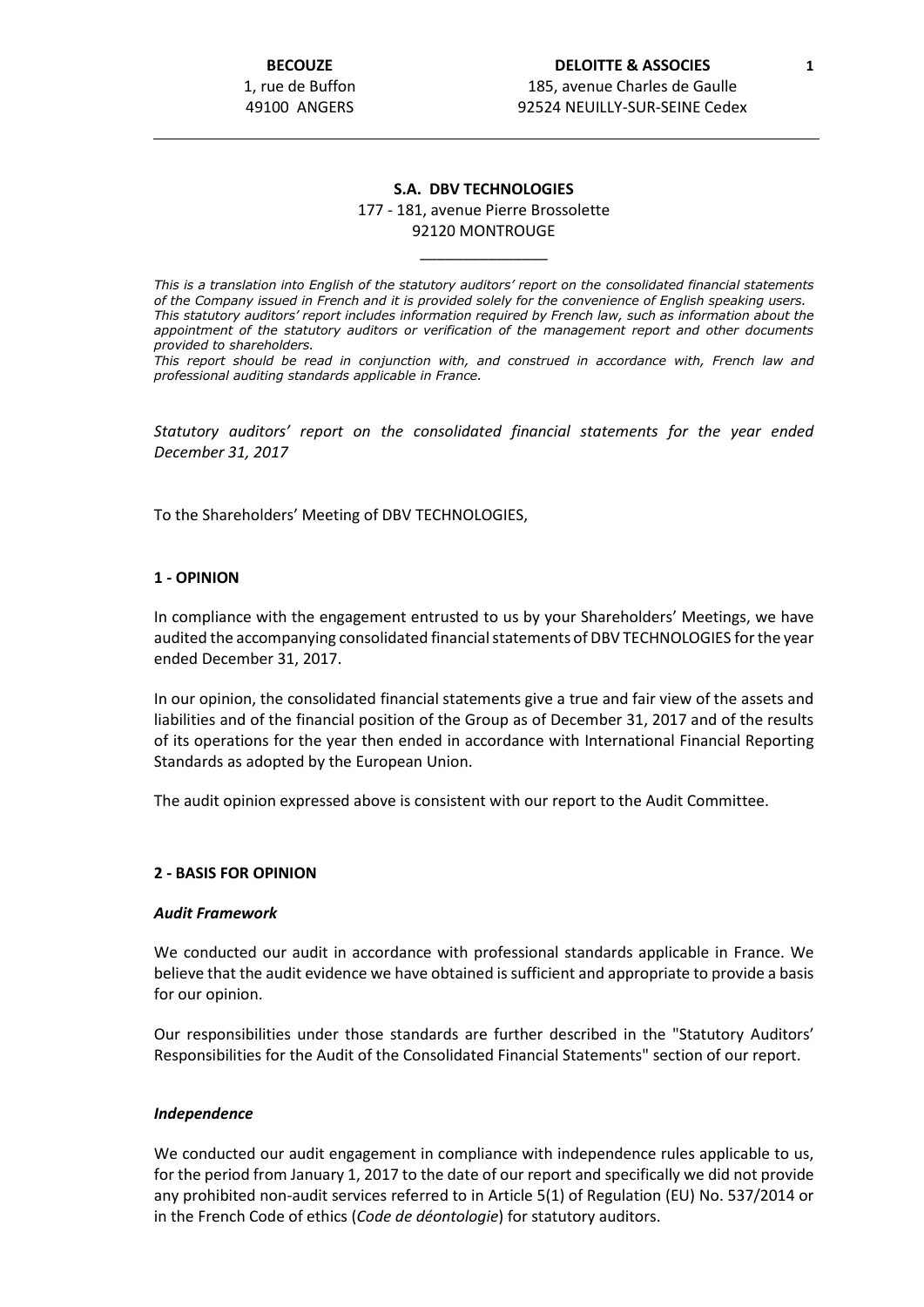### **3 - MATERIAL UNCERTAINTY RELATED TO GOING CONCERN**

Without qualifying the above opinion, we draw your attention to the material uncertainty relating to events or conditions that may cast significant doubt on the entity's ability to continue as a going concern described in Note 3 - "Accounting Principles - Going concern" to the consolidated financial statements.

## **4 - JUSTIFICATION OF ASSESSMENTS - KEY AUDIT MATTERS**

In accordance with the requirements of Articles L. 823-9 and R. 823-7 of the French Commercial Code *(Code de commerce)* relating to the justification of our assessments, other than the matter described in the "Material uncertainty related to going concern" section, we bring your attention to the key audit matters relating to risks of material misstatement that, in our professional judgment, were of most significance in the audit of the consolidated financial statements of the current period, as well as our responses to those risks.

These matters were addressed in the context of our audit of the consolidated financial statements as a whole, and in forming our opinion thereon, and we do not provide a separate opinion on specific items of the consolidated financial statements.

#### *Valuation of IFRS 2 expenses relating to share-based payments*

*(Notes 3.7, 10.2 and 17 to the consolidated financial statements)*

#### **. Risk identified**

Since its incorporation, the Company has established several plans for compensation settled in equity instruments. Pursuant to IFRS 2 "Share-based payment," the cost of equity-settled transactions is expensed, by reference to the fair value of the equity instruments granted, with an offsetting increase in equity over the period during which the rights to the equity instruments are vested.

Over the year, the Company recorded a total IFRS 2 expense of €30.8 million.

Certain bonus share allotment plans include, based on the categories of persons concerned, allotment criteria that are subject to fulfilling the main efficacy criteria of the phase III (PEPITES) trial under the VIASKIN PEANUT program. Following the announcement of the phase III clinical trial results in October 2017, as indicated in Note 17.8 to the consolidated financial statements, the Company's Board of Directors considered that these results did not call into question the allotment of the bonus shares concerned and specified the corresponding performance condition.

The correct valuation of the IFRS 2 expense relies heavily on Management judgments, insofar as it is related:

- For the bonus share allotments, to the fulfillment of performance criteria based on success assumptions and the time necessary for their realization,
- For the share subscription warrants and stock options, to volatility and expected maturity assumptions.

In this context, the valuation of the expense relating to compensation plans settled in equity instruments represents a key audit matter.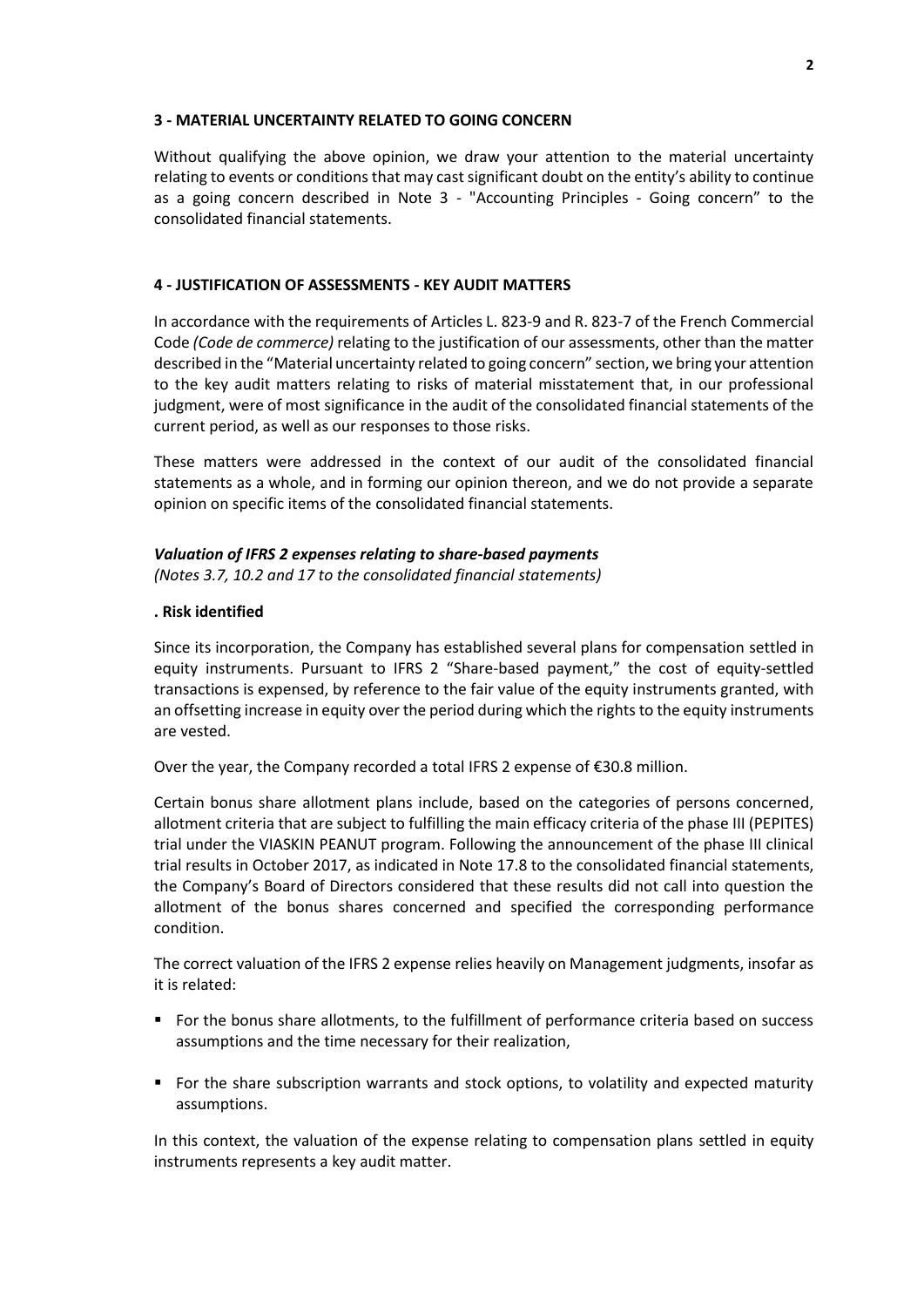#### **. Our response**

We familiarized ourselves with the contractual agreements, the valuation methods and the key assumptions adopted by Management to estimate the fair value of the equity instruments.

We performed the following procedures, with the help of our internal specialists, where needed:

- **E** Assessed the valuation methods used by the Company for the various types of equity instruments allotted,
- Analyzed the main assumptions used for the valuation of personnel costs, specifically the performance conditions adopted, the judgment exercised by Management in applying these conditions, the volatilities used and the expected maturities,
- Evaluated all the calculation models used by the Company and the correct modeling of the assumptions adopted.

Lastly, we verified the appropriateness of the disclosures in the Notes to the consolidated financial statements.

## **5 - VERIFICATION OF THE INFORMATION PERTAINING TO THE GROUP PRESENTED IN THE MANAGEMENT REPORT**

As required by law, we have also verified in accordance with professional standards applicable in France the information pertaining to the Group presented in the Board of Directors' management report.

We have no matters to report as to its fair presentation and its consistency with the consolidated financial statements

## **6 - REPORT ON OTHER LEGAL AND REGULATORY REQUIREMENTS**

#### *Appointment of the Statutory Auditors*

DELOITTE & ASSOCIES and BECOUZE were appointed statutory auditors of DBV TECHNOLOGIES by the Shareholders' Meetings of December 9, 2011, and June 3, 2014, respectively.

As of December 31, 2017, DELOITTE & ASSOCIÉS and BECOUZE were in their 7th and 4th year of uninterrupted engagement, respectively, and therefore six and four years since the Company was admitted for trading on a regulated market

## **7 - RESPONSIBILITIES OF MANAGEMENT AND THOSE CHARGED WITH GOVERNANCE FOR THE CONSOLIDATED FINANCIAL STATEMENTS**

Management is responsible for the preparation and fair presentation of the consolidated financial statements in accordance with International Financial Reporting Standards as adopted by the European Union, and for such internal control as management determines is necessary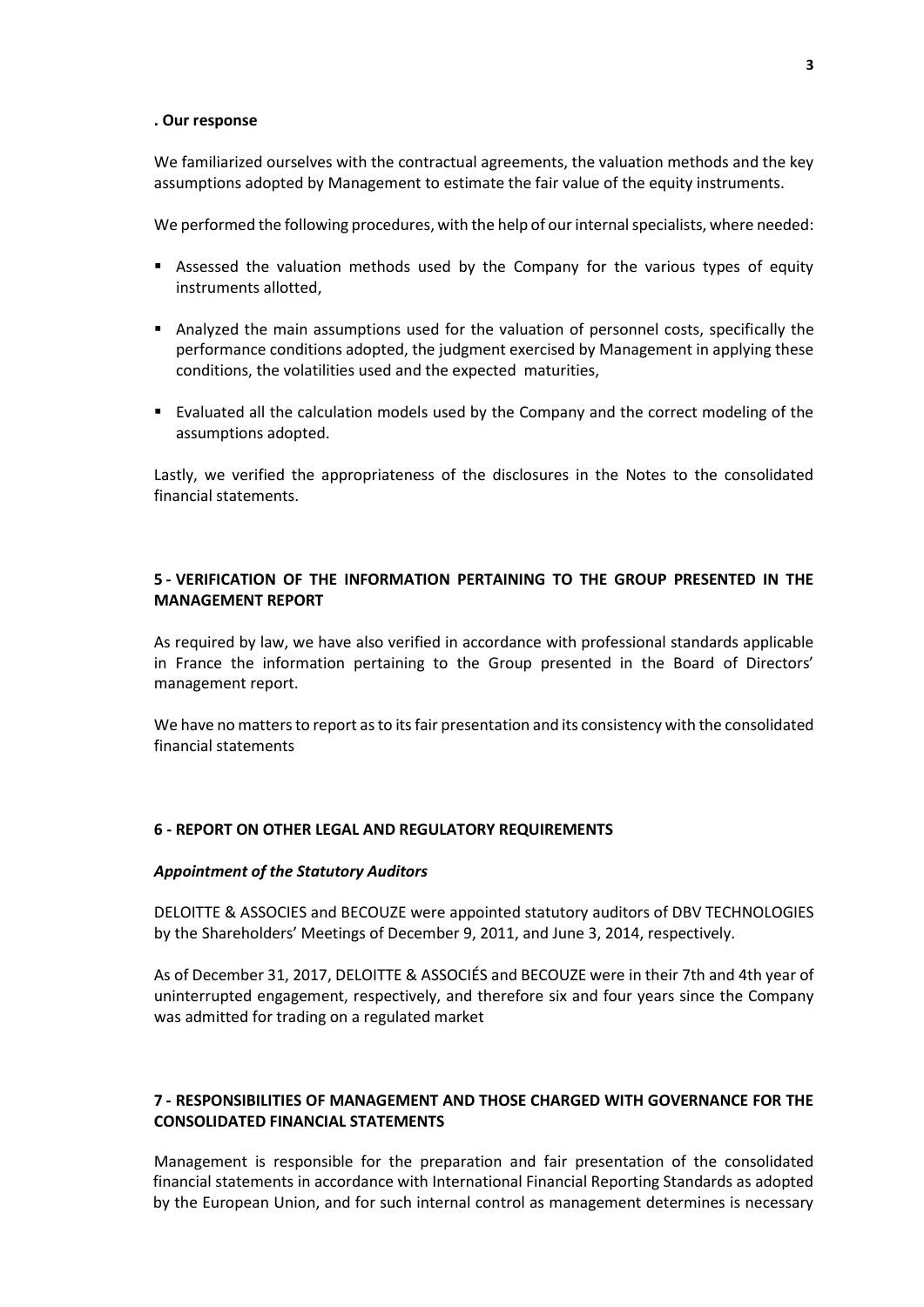to enable the preparation of consolidated financial statements that are free from material misstatement, whether due to fraud or error.

In preparing the consolidated financial statements, management is responsible for assessing the Company's ability to continue as a going concern, disclosing, as applicable, matters related to going concern and using the going concern basis of accounting unless it is expected to liquidate the Company or to cease operations.

The Audit Committee is responsible for monitoring the financial reporting process and the effectiveness of internal control and risk management systems and, where applicable, its internal audit, regarding the accounting and financial reporting procedures.

The consolidated financial statements have been approved by the Board of Directors.

## **8 - AUDITORS' RESPONSIBILITIES FOR THE AUDIT OF THE CONSOLIDATED FINANCIAL STATEMENTS**

### *Objectives and audit approach*

Our role is to issue a report on the consolidated financial statements. Our objective is to obtain reasonable assurance about whether the consolidated financial statements as a whole are free from material misstatement. Reasonable assurance is a high level of assurance, but is not a guarantee that an audit conducted in accordance with professional standards will always detect a material misstatement when it exists. Misstatements can arise from fraud or error and are considered material if, individually or in the aggregate, they could reasonably be expected to influence the economic decisions of users taken on the basis of these consolidated financial statements.

As specified in Article L. 823-10-1 of the French Commercial Code, our statutory audit does not include assurance on the viability of the Company or the quality of management of the Company's affairs.

As part of an audit conducted in accordance with professional standards applicable in France, the statutory auditor exercises professional judgment throughout the audit and furthermore:

- Identifies and assesses the risks of material misstatement of the consolidated financial statements, whether due to fraud or error, design and perform audit procedures responsive to those risks, and obtain audit evidence that is sufficient and appropriate to provide a basis for his opinion. The risk of not detecting a material misstatement resulting from fraud is higher than for one resulting from error, as fraud may involve collusion, forgery, intentional omissions, misrepresentations, or the override of internal control.
- Obtains an understanding of internal control relevant to the audit in order to design audit procedures that are appropriate in the circumstances, but not for the purpose of expressing an opinion on the effectiveness of the internal control.
- Evaluates the appropriateness of accounting policies used and the reasonableness of accounting estimates and related disclosures made by management in the consolidated financial statements.
- Assesses the appropriateness of management's use of the going concern basis of accounting and, based on the audit evidence obtained, whether a material uncertainty exists related to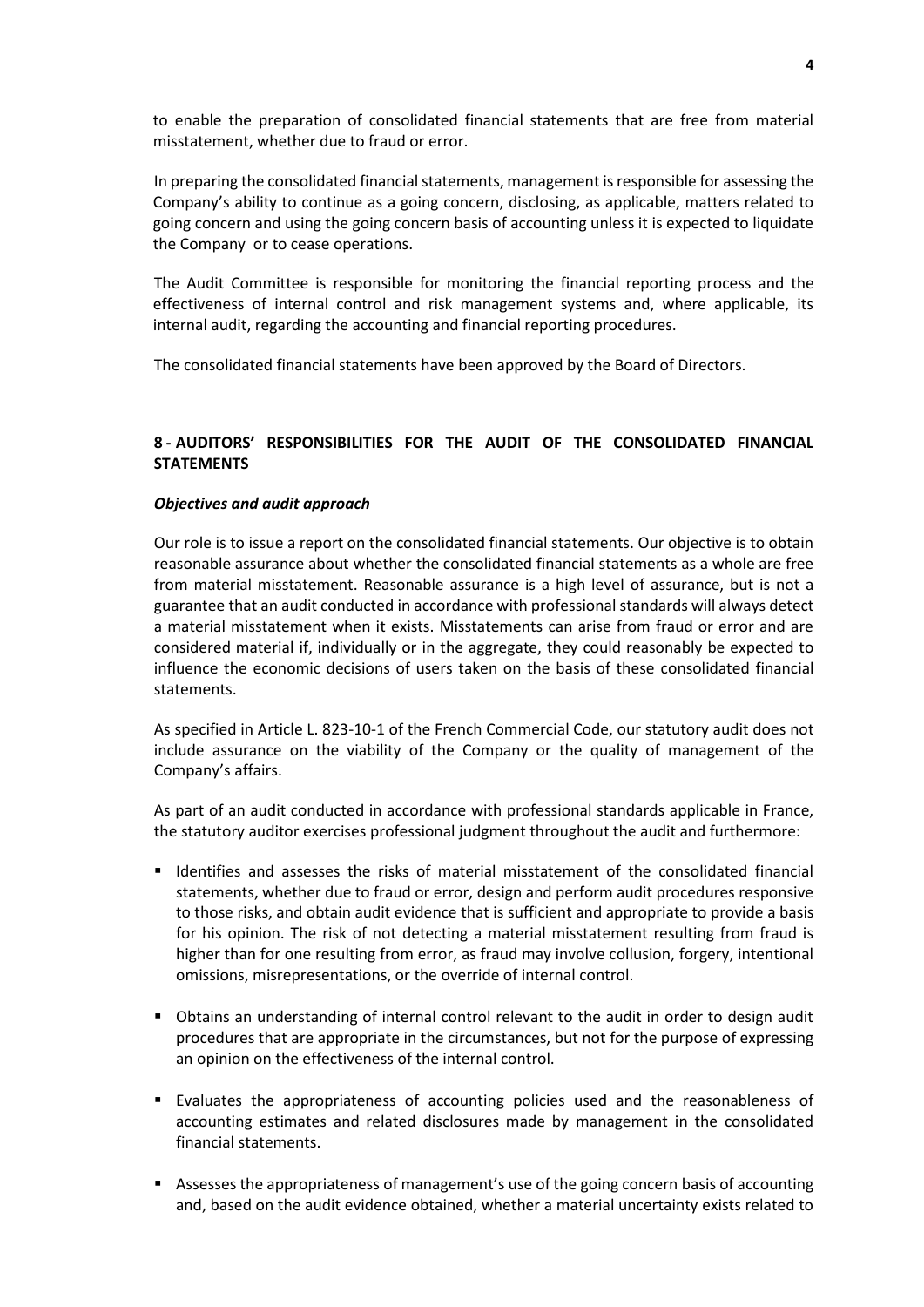events or conditions that may cast significant doubt on the Company's ability to continue as a going concern. This assessment is based on the audit evidence obtained up to the date of his audit report. However, future events or conditions may cause the Company to cease to continue as a going concern. If the statutory auditor concludes that a material uncertainty exists, there is a requirement to draw attention in the audit report to the related disclosures in the consolidated financial statements or, if such disclosures are not provided or inadequate, to modify the opinion expressed therein.

- Evaluates the overall presentation of the consolidated financial statements and whether the consolidated financial statements represent the underlying transactions and events in a manner that achieves fair presentation
- Obtains sufficient appropriate audit evidence regarding the financial information of the entities or business activities within the Group to express an opinion on the consolidated financial statements. The statutory auditor is responsible for the direction, supervision and performance of the audit of the consolidated financial statements and for the opinion expressed on these consolidated financial statements.

#### *Report to the Audit Committee*

We submit a report to the Audit Committee which includes in particular a description of the scope of the audit and the audit program implemented, as well as significant audit findings. We also report, if any, significant deficiencies in internal control regarding the accounting and financial reporting procedures that we have identified.

Our report to the Audit Committee includes the risks of material misstatement that, in our professional judgment, were of most significance in the audit of the consolidated financial statements of the current period and which are therefore the key audit matters that we are required to describe in this report.